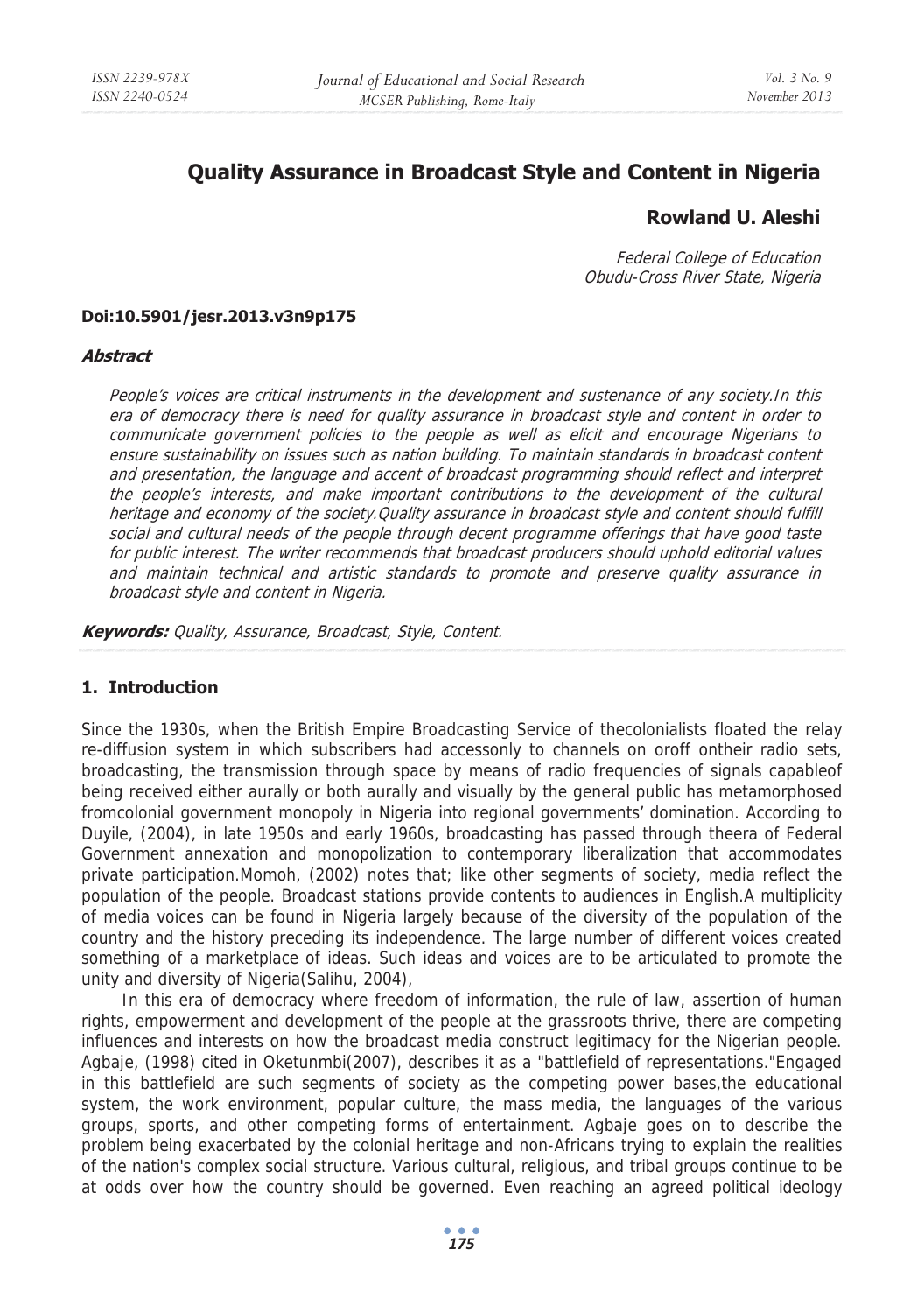| ISSN 2239-978X | Journal of Educational and Social Research | <i>Vol.</i> $3$ No. 9 |
|----------------|--------------------------------------------|-----------------------|
| ISSN 2240-0524 | MCSER Publishing, Rome-Italy               | November 2013         |
|                |                                            |                       |

signifies challenges to the various interest groups within the country. According to (Nwanwene, 2005),this ongoing battlecan be seen throughout the country's history. Presently, thereare political, economic and security challenges that threaten the very fabric of the nation. It is against this background that broadcast media are urged to disseminate messages that foster unity and peaceful co-existence in Nigeria.

### **2. What is broadcasting?**

Over the last eighty or so years broadcasting has become an integral part of modern life. Through it we are witnesses to the secrets of the world, humanity's greatest achievements, inventions, as well as disasters. Due to the ever- expanding realms of digital technology and the proliferation of communications media, such as the internet, on-line newspapers and the like, it is increasingly difficult to pin down a precise definition of broadcasting. For the purpose of this paper, Goodwin (2000)defines broadcasting as communication between one person or organization with many others - point to multi -point through electronic delivery over the airwaves.

Mr. John Reith, the first Director-General of the BBC, which was founded in 1922 and which became a public corporation in 1926, said his idea of public service broadcasting involved a mission to " inform, educate and entertain" every citizen –to uplift them morally and culturally, and to represent a single national culture.

#### **3. The History of Broadcasting in Nigeria**

From 1932, when Radio Broadcasting Service started in Nigeria, as Empire Service of the British Broadcasting Corporation (BBC) to 1992 when Broadcasting in Nigeria was de-regulated, the broadcast media were owned either by the National, Regional or State Governments.

The Federal, Regional and State governments continued to monopolize broadcasting in Nigeria, despite the 1979 constitutional provision "that every person shall be entitled to own, establish and operate any medium for the dissemination of information, ideas and opinion," which included the broadcast media.

It was not until the promulgation of Decree 38 of 1992, under the leadership of General Babangida, now an Act of the National Assembly that Government really took a decisive step to part with its long-drawn monopoly of the broadcast sector. That decree established the National Broadcasting Commission and charged it with the responsibility of regulating and deregulating broadcasting in the country. The law empowered the Commission to license stations, regulate content and, generally, set standards for quality broadcasting in the country.

Expectedly, the emergence of the Commission heralded a wave of requests from the Nigerian entrepreneurs for broadcast licenses that would enable them to set up private broadcasting stations in the country. This has changed the broadcast landscape tremendously, as it allowed the ownership of radio and television by private companies and organizations in the country.

By the middle of 1992, 27 broadcast licenses, 14 for terrestrial television and 13 for cable television, received presidential approval. Although not all those whose applications for license were initially approved took advantage of the approvals, leading to the lapse of such unutilized approvals, many more licenses were subsequently approved for applicants, including those for radio and DTH transmissions.

Today, as a result of that revolution in the Nigerian broadcast industry, the number of broadcasting stations in the country has, at the last count, risen to 394, from less than 30 before deregulation. These include the following number of Private Operators in the broadcast arena:

- 55 companies licensed to offer radio broadcasting services, over 90% of these are operational across the country.
- 25 companies licensed to offer television service.
- 34 Wireless Cable (MMDS) Companies.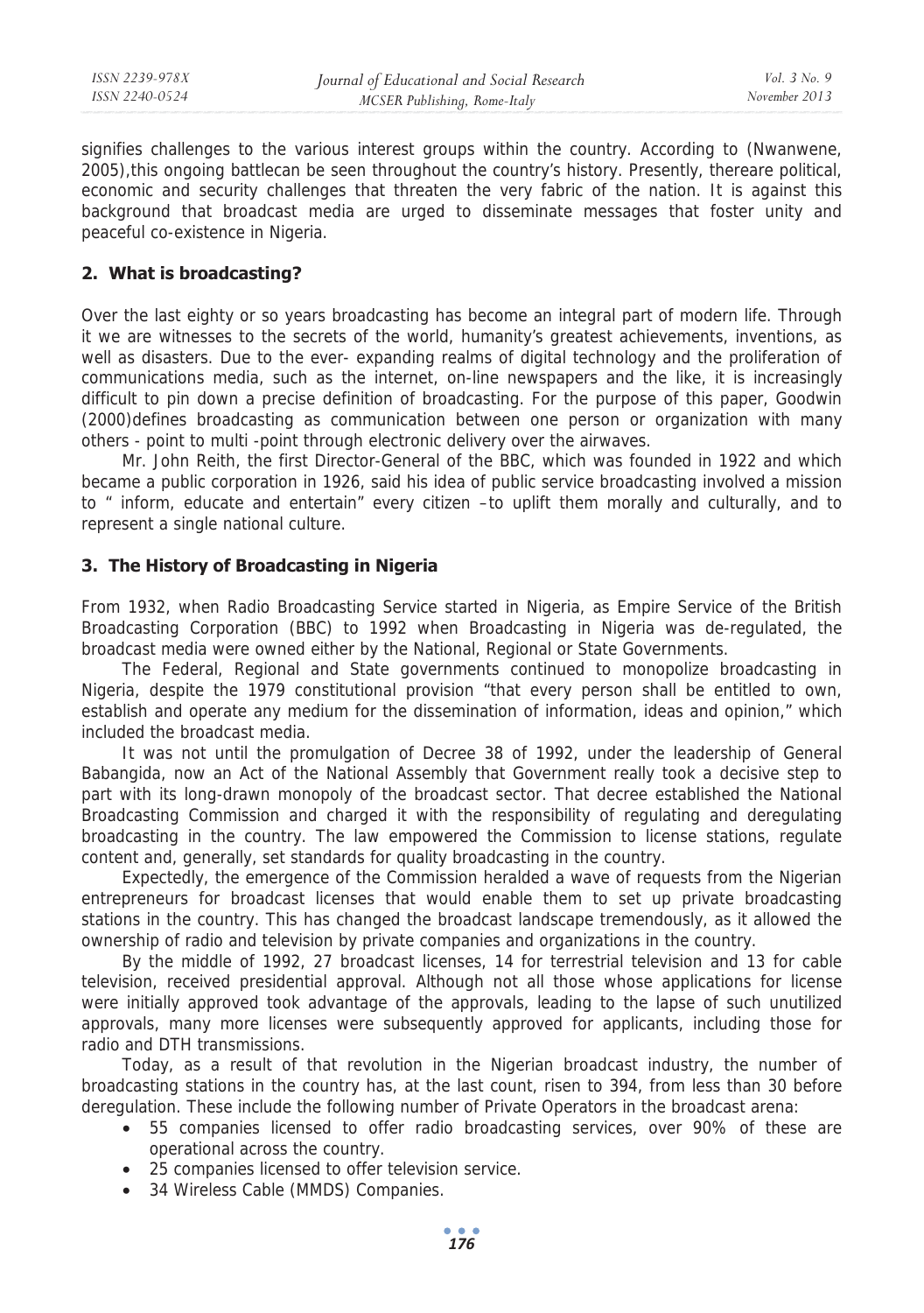• 5 Direct to Home (DTH) Satellite Television Platforms operational in the country.

Definition of Quality Assurance: According to Oxford Advanced Learner's Dictionary (2010), quality assurance is the practice of managing the way goods and services are provided to make sure they are kept at a high standard. Rouse (2007) defines quality assurance as follows: in developing products and services, quality assurance is any systematic process of checking to see whether a product or service being developed is meeting specified requirements. Many organizations have a separate department devoted to quality assurance. A quality assurance system is said to increase customer confidence and an organization's credibility, to improve work processes and efficiency, and to enable an organization to better compete with others. Quality assurance was initially introduced in World War II when munitions were inspected and tested for defects after they were made. Today's quality assurance systems emphasize catching defects before they get into the final product.

This is why this paper is concerned with the defects, flaws and lapses in broadcast style and content so that listeners and viewers confidence and enjoyment are guaranteed. But the media are generally seen to pander to the needs and aspirations of the elites in the society. The Media Institute of South Africa (MISA) states that there is a need for a paradigm shift to participatory and dialogue journalism by talking more to other listeners and viewers, and talking less to newsmakers. This new experience can make listeners and viewers become partners in the process of exploring solutions while exposing problems.

We can seek to extend the work of the broadcast media through quality assurance in broadcast style and content. This can be done by taking in to account the concerns, problems, needs and worries of ordinary citizens and getting real people's voices in to stories to, "reflect the pluralism of 'the world out there', based on realization that the points of views available within media may not be broad or comprehensive enough."

Even though the literacy level in Nigeria is still low, nowadays there are critical listeners and viewers who know how to deconstruct the broadcast media. So it is important for broadcasters to consider their audience and not take the arrogant view that they are creative professionals and know best.

From the foregoing, Goodwin (2000), states that the tasks and duties of broadcast journalists entail identifying, researching, recording, writing and sometimes presenting news stories and other programmes scheduled for the day's broadcast. Broadcast journalists are expected to acquire technical broadcast skills and a thorough understanding of copyright issues and the law as it affects journalists. Broadcast journalists require excellent written and verbal communication skills. They must have a pleasant voice and speak fluently and clearly (sometimes without a script or any preparation). They must be able to condense complex (and sometimes conflicting) information into concise, informative and interesting written reports. They must be logical, analytical and clearthinking, and also possess good people skills. Broadcast journalists must be able to spot good stories, and they should be innovative, inquisitive and dynamic. They must have a broad knowledge of current affairs, at local and international levels.

Broadcast Style:The type of news content determines the style or delivery or presentation of the news. For example, a sports programme is presented in a racy, lively style in contrast to news broadcast that is structured in to segments, and the narrative format of a documentary.

Broadcast Content:This is the subject matter of a broadcast programme that is aired be it news or a talk show. For electronic media, content determines programming. There are exciting possibilities in content sharing among commercial stations in the broadcast industry. It is to be noted that broadcast media have important issues characterizing their content as well as their socio-political and economic relationship with the society.

Broadcast Programme:According to Sambe (2003), a programme is a message, which a broadcast medium offers to the society to justify the reasons for its existence or social function. Such a message must be broadcast on radio or television and is creatively and freely crafted not only to justify some taste but also to influence people or create awareness.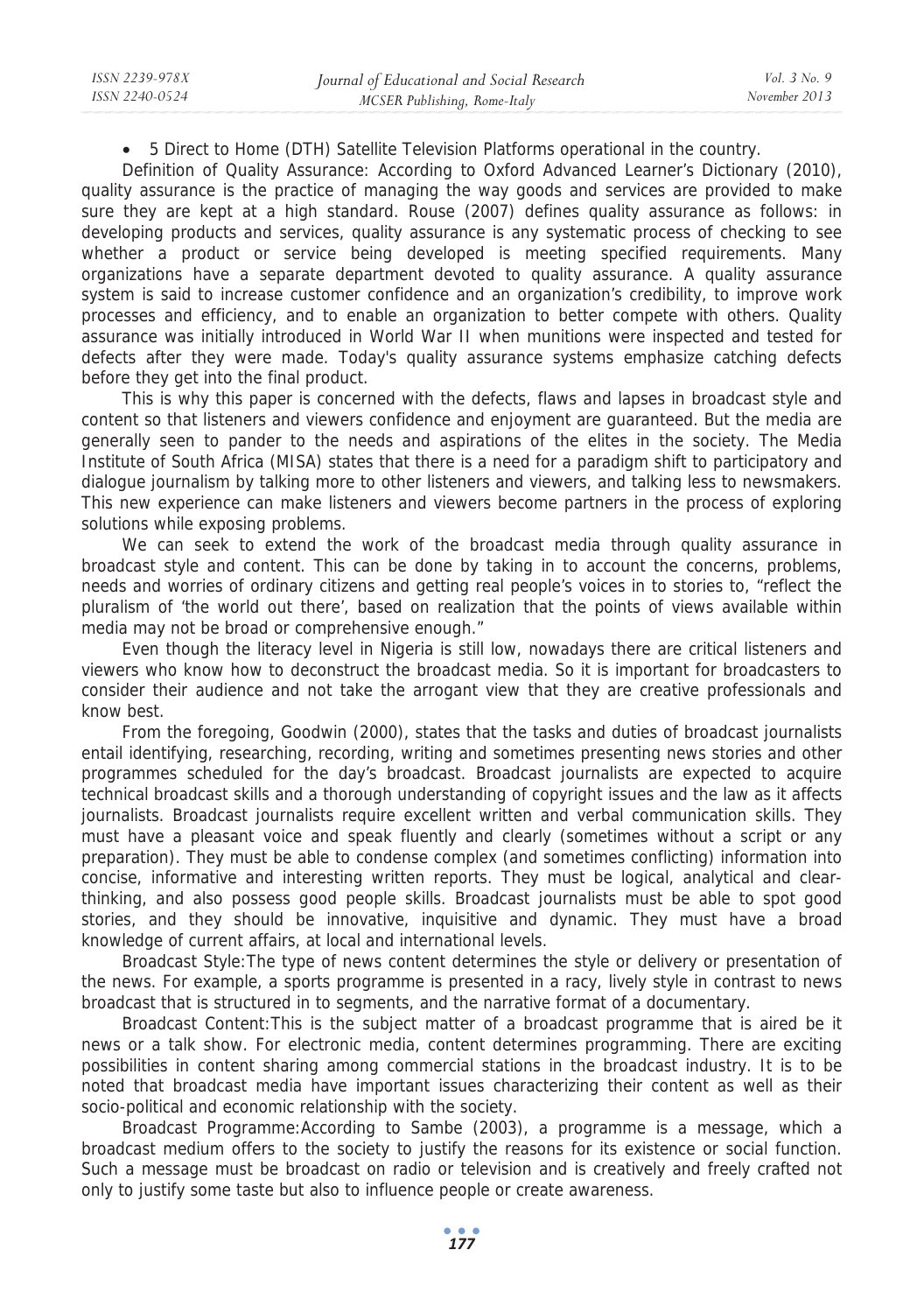| ISSN 2239-978X | Journal of Educational and Social Research | Vol. 3 No. 9  |
|----------------|--------------------------------------------|---------------|
| ISSN 2240-0524 | MCSER Publishing, Rome-Italy               | November 2013 |
|                |                                            |               |

Onabajo (2001), defines a programme as a material created to meet certain specific needs or attain some set objectives, and transmitted to some predetermined target audience. He adds another dimension to the programme concept.Programmes produced on the broadcast media do necessarily have target audiences whom the programme builder predetermines (determines before the actual production of a programme). In other words, a programme is an individual performance designed for a particular or targeted audience, slated for a particular time in the broadcast media.

Broadcast Programming: You cannot discuss quality assurance in broadcast style and content without mentioning programming because through successful programming, broadcasting must fulfill its social, cultural, economic, political, technological and professional objectives. Programming is the process of determining and scheduling of the contents of broadcast operations. Programming is the planning and execution of what radio listeners would hear, and what television viewers would see on their sets in a predetermined order. Programming is about the contents of radio and television signals that have increased in terms of varieties and durations. Clearly, quality assurance in broadcast style and content is the issue of what would be on air, when, and for how long?

The role of programming is crucial to successfully attract and hold the wavering attention of the audience to the medium. Successful programming depends on the audience for survival thereby attracting a large number of advertisers who contribute greatly to the financial strength of the broadcast stations. So quality assurance is to take into consideration the audience factor which is as crucial to broadcasting as programming.

### **4. Issues of Quality Assurance in Broadcast Style and Content**

It is pertinent for us to note that some issues are considered universal, as such, every society gives them considerable attention.According to Watson and Hill (1993) cited in Ugande (2005); issues are those social, cultural, economic or political concerns or ideas which are, at any given time, considered important and which are the sources of debate, controversy or conflict. What is an issue for one social group may not be considered as such by another. Therefore, the critical issues at stake in this paper are quality assurance in broadcast style and content.

To buttress the writer's argument, the views of two seasoned journalists in print and electronic media are represented here. Firstly, the National Mirror of Thursday, April 4, 2013, reported the 8<sup>th</sup> anniversary of Unilag FM, where Mrs. Eugenia Abu, Deputy Director, Training and Capacity Building, Nigeria Television Authority (NTA), said, "I have been largely disappointed over the years by the way in which professionalism within the broadcast industry has been thrown to the dogs. But I am getting ahead of myself." She spoke on the topic: "Professionalism in Contemporary Broadcasting: The Way Forward for Campus Radio and Television Stations in Nigeria."

She stated that what is killing broadcasting at most broadcast stations is Reality TV, which is impacting negatively on young people because it is about back-stabbing. On faulty hiring of most personnel in the broadcast industry, she said: "Let us take our young broadcasters today who because they are not properly processed by their establishments arrive on the scene very green as we all did, but they are unleashed on the hapless public within two weeks without any training. A good voice is not necessarily a professional broadcaster; there are processes of becoming one."

Mrs. Abu does not consider herself a star. She says she is a public figure or just a role model. She pointed out that: "we put the cart before the horse. A lot of young people come in to become stars in two weeks and deepen their illiteracy. Most people join because they want to become stars." She lamented the deplorable state of professionalism in the broadcast industry and recommended that broadcasters should acquire more training for the demanding job of broadcasting.

The veteran newscaster, motivational speaker and media strategist said that: "a professional broadcaster is one who is skilled in his task, good at communication, good at analysis, an expert at interviewing, has good judgment, has a good sense of fair play, is sensitive, is polite and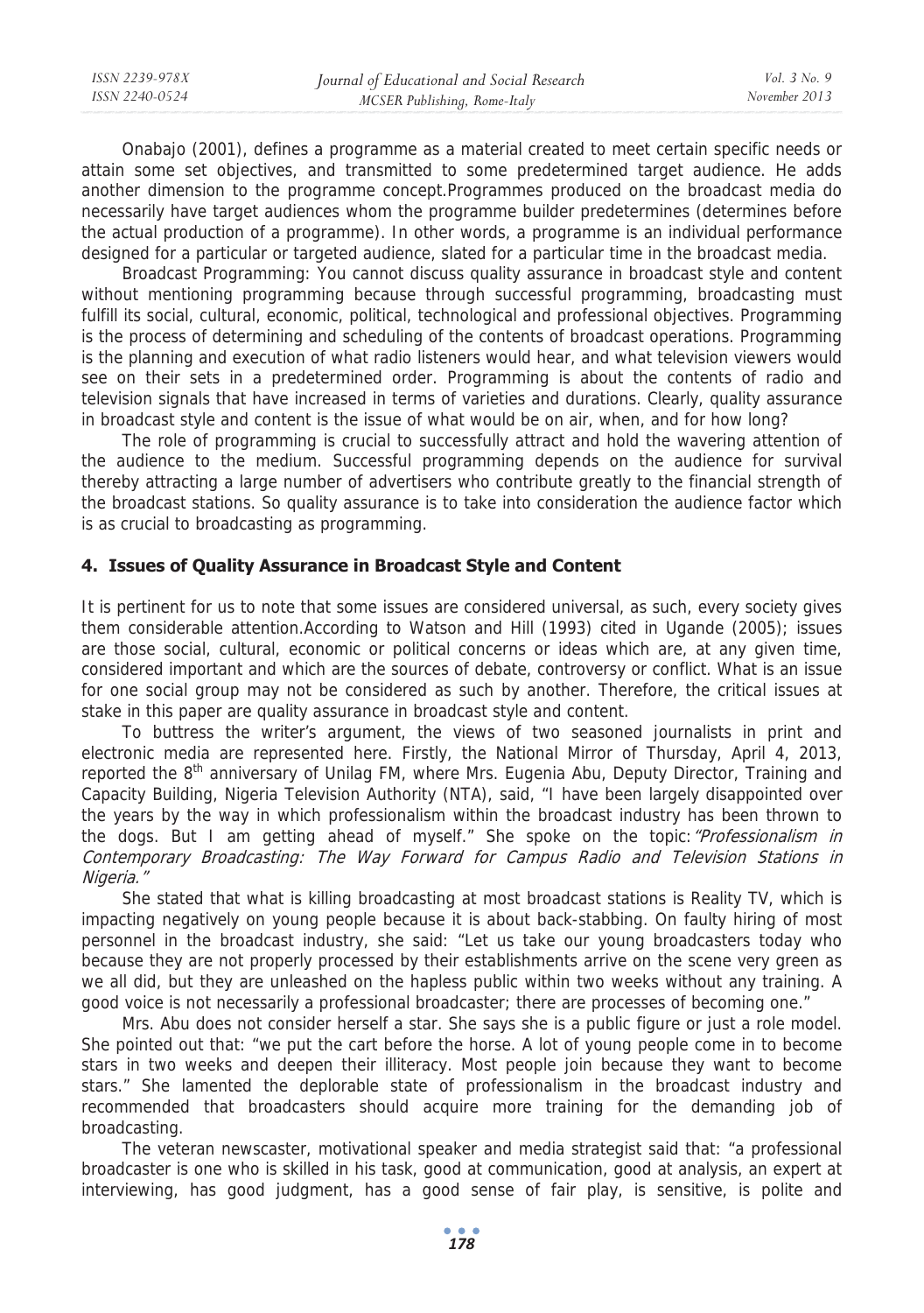understands how to report a tragedy. She stressed that a broadcaster does not form an opinion on air or has his own, but delivers the facts accurately with a sense of social responsibility and then allows the public to form their own. He is also an agenda-setter, allowing his audience to follow an issue of great national concern." She emphasized that the broadcaster with a professional pedigree helps to shape national policy by affecting it positively and bringing the people's voices to bear in matters of national interest.

Secondly, the Saturday Sun of April 20, 2013, published an interview of Mr. Nosa Igiebor, Editor-in-Chief of Tell Magazine and Broad Street Journal, who lamented the dearth of quality reporting in both the print and electronic media. "Unfortunately, these days either in our newspapers or magazines or even broadcast media, you hardly see any effort geared towards serious reporting. That, to me, is very sad." He said the journalist plays a constructive role in the governance of the country. He recommended ingenious but legitimate ways to improve the image of the journalist, his profession as well as boost the revenue base of journalism practice in Nigeria. He pointed out that journalism practice is "dangerous and therefore every journalist must have a life insurance cover; not just a life insurance cover, but the one that can provide adequately for that person's family, in the event of his demise. It is a good initiative by all journalism external bodies in Nigeria. And I think it is one initiative that should be vigorously pursued and implemented across the entire industry."

From the above discussions, we have brought to the front burner the issues of moral and professional distress in the media industry which affect quality assurance in broadcast style and content. In another vein, in the Leadership newspaper of April 25, 2013, an article titled, *How* Journalism Students can Thrive in Knowledge-Driven Economy, Mr. Ezra Ijioma, observed that: "As the internet shapes and reshapes physical and social realities, journalists have to learn and unlearn media skills not just for filing stories but for delivering media contents and engaging the individual and mass audiences. Media organizations continue to face the dilemma of reallocating resources to attract new readers and viewers while still trying to hold on to their existing, and usually aging, print or broadcast audiences. The digital technology presents an often bewildering variety of choices for journalists and survival requires understanding all these new technologies and how to utilize them. This is the burden of the aspiring and experienced journalists."

Obi (2012), observes that public attitude to the Nigerian broadcast industry, especially TV stations, is that of lassitude and weariness due to what some of them described as boring programmes. Although, most TV viewers have the choice to remain with the boring TV programmes or go for a pay TV with multi-channels, they cannot afford it, a situation that has imposed no other option than viewing terrestrial TV station.

Another issue that affects quality assurance in broadcast style and content is the "indignant commercialization of news by these TV and radio stations" thereby raising great concern to the public. "Almost every corporation's news and events are seen by these stations from commercial perspective." An industry watcher states that: "It is the job of all the news media to tell the people what is going on in their community – locally, nationally or globally. In this sense, the news media provide a valuable public service."

A media analyst argues that if everything is said to have commercial news value for the broadcast industry, do the stations then air proper news? What is the thin line between news and commercial news? If they have more commercial news than what they consider as proper news in a day, will there be news that day, he asks. When the broadcast industry, "especially TV stations, charge corporate organizations to report their events and programmes," it is unethical and goes against the basic concept of what is news

The broadcast industry in Nigerian is today faced with multi-faceted challenges from the profession itself, which according to Zayyan (2013), is low in Nigeria as employment is not necessarily incumbent upon qualification, skill or merit but rather is often a function of the patronage consideration. The challenges are so many that it can take a decade to elucidate. Digitization is perhaps the most intimidating or fazing challenge of all those facing our broadcast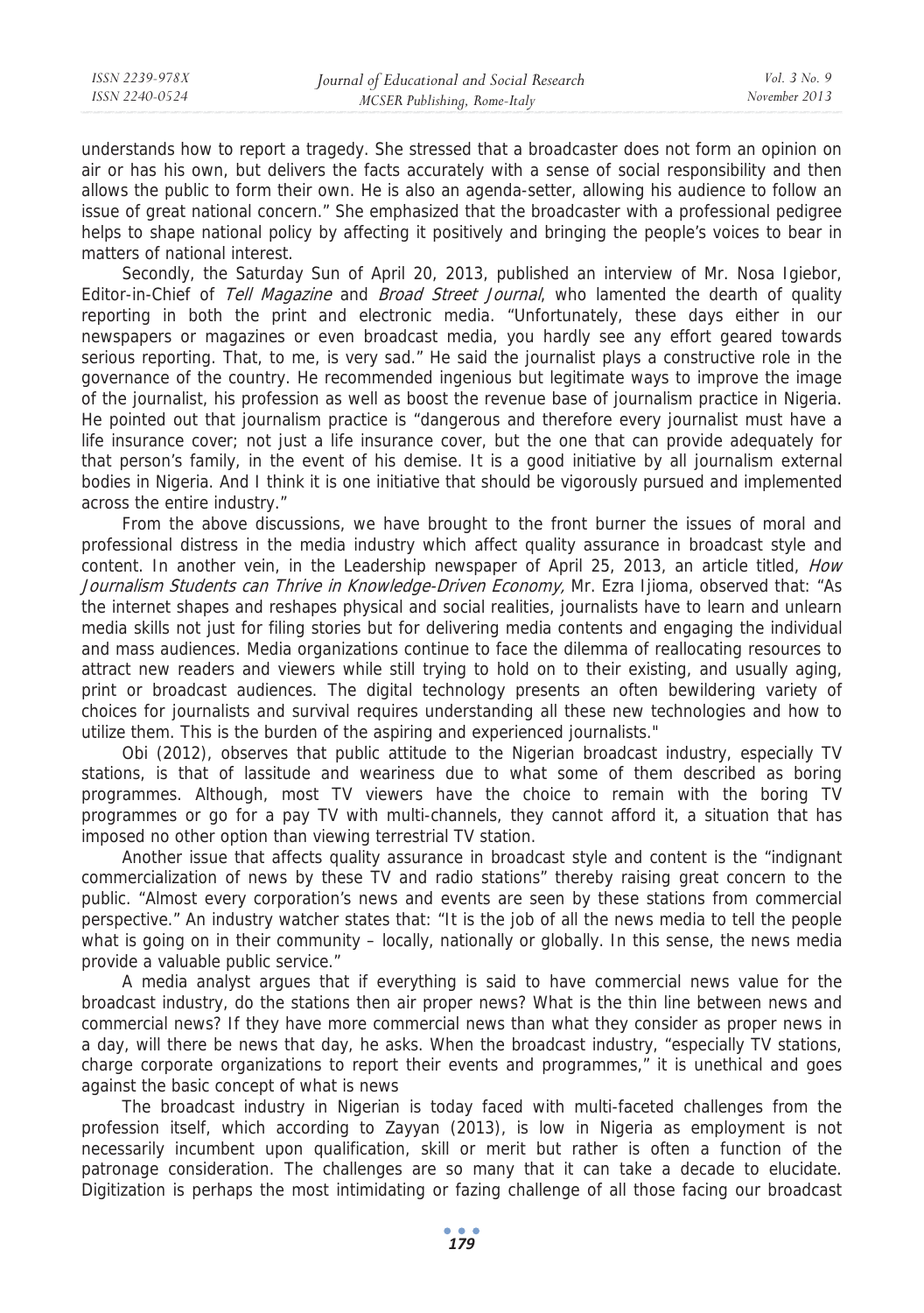media. This is so because over time there has been a lot of confusion in the country due to ignorance. Unfortunately even the media do not give the process the proper publicity. Mr. Zayyan stresses that: "basically, the essence of this process called digitization is to enhance sound and picture quality and to also make multi-channel viewing easily accessible. It represents the most significant innovation since the advent of television itself. No doubt digital terrestrial broadcasting will affect all segments such as content production, transmission and reception."

Mr. Zayyan reminds us that by the year 2015, all television sets owned by Nigerians and the world over will cease to operate; these sets will be obsolete unless otherwise a digital set-top box decoder is used or new television sets were bought by television viewers through pay TV subscriptions. The implication to this switch over is that most Nigerians are unaware of this situation and many do not know that their fantastic television sets may no longer be in vogue in 2015. He emphasizes that broadcasters equally know that for successful transition, they need to overcome the challenges of digitally non-compliant studio equipment, content provision, new coverage planning, training for its personnel and public awareness.

Sunmonu(2013), believes that when fully implemented, digital broadcasting would go a long way in enhancing the nation's broadcast industry in terms of quality in audio and visual input. Stakeholders are of the view that a more advanced, value-laden digital technology would enable consumers, especially those in the rural communities, explore the opportunities of quality broadcast signals and choice channels numbering up to one hundred on their television sets.

Umeibe (2013), reports that one of the many advantages of the digital migration would be the availability of more radio frequency spectrum for broadcasting, thereby providing opportunity for more programming content and channels to the viewers. As the digital migration draws near, he says it is pertinent for stakeholders and regulators to properly identify and establish proper guidelines for channel/contents acquisition and distribution. His opinion is that emphasis should be on providing more quality contents and channels to Nigerians at an affordable or better still no cost, rather than pay- TV operators striving to lockdown channels and contents exclusively to their platforms, thereby depriving millions of Nigerians who do not subscribe to their services of quality content. He states that TV viewing is not a social class thing, and should not be encouraged as such. The more quality information is made easily accessible to Nigerians, the better our society and the economy. Quality assurance in broadcast style and content can project our positive values and image of Nigeria to the world.

 Finally, the National Broadcasting Commission and Broadcasting Organization of Nigeria should provide a level playing- ground for operators in the broadcast industry and enforce strict compliance with the institutional, legal and regulatory framework.

## **5. Conclusion**

The advent of liberalization of the broadcast media industry has brought some gains in terms of creativity and expansion of the media enterprise yet there are still areas of improvement especially in quality assurance. The emergence of private broadcast stations is a formidable challenge to the dominance of the Federal Radio Corporation of Nigeria (FRCN) and Nigeria Television Authority (NTA) over the years. Healthy competition among public and private media outfits is necessary to improve the quality of broadcasting content and coverage, to positively affect the lives of listeners and viewers. A competitive broadcast media will enhance operations and improve the image of the industry. Also broadened scopes of broadcasting, sustained entertainment and public service programmes that cut across political and tribal divides will enhance and consolidate democracy, and promote good governance and economic development.

In spite of the futuristic vision of the potential of the digital technologies, we cannot ignore the many powerful social, economic and political factors which preserve the traditional broadcast media. No matter how far and fast the digital revolution and convergence go, the long traditions and vast expertise in providing mass information and entertainment will guarantee that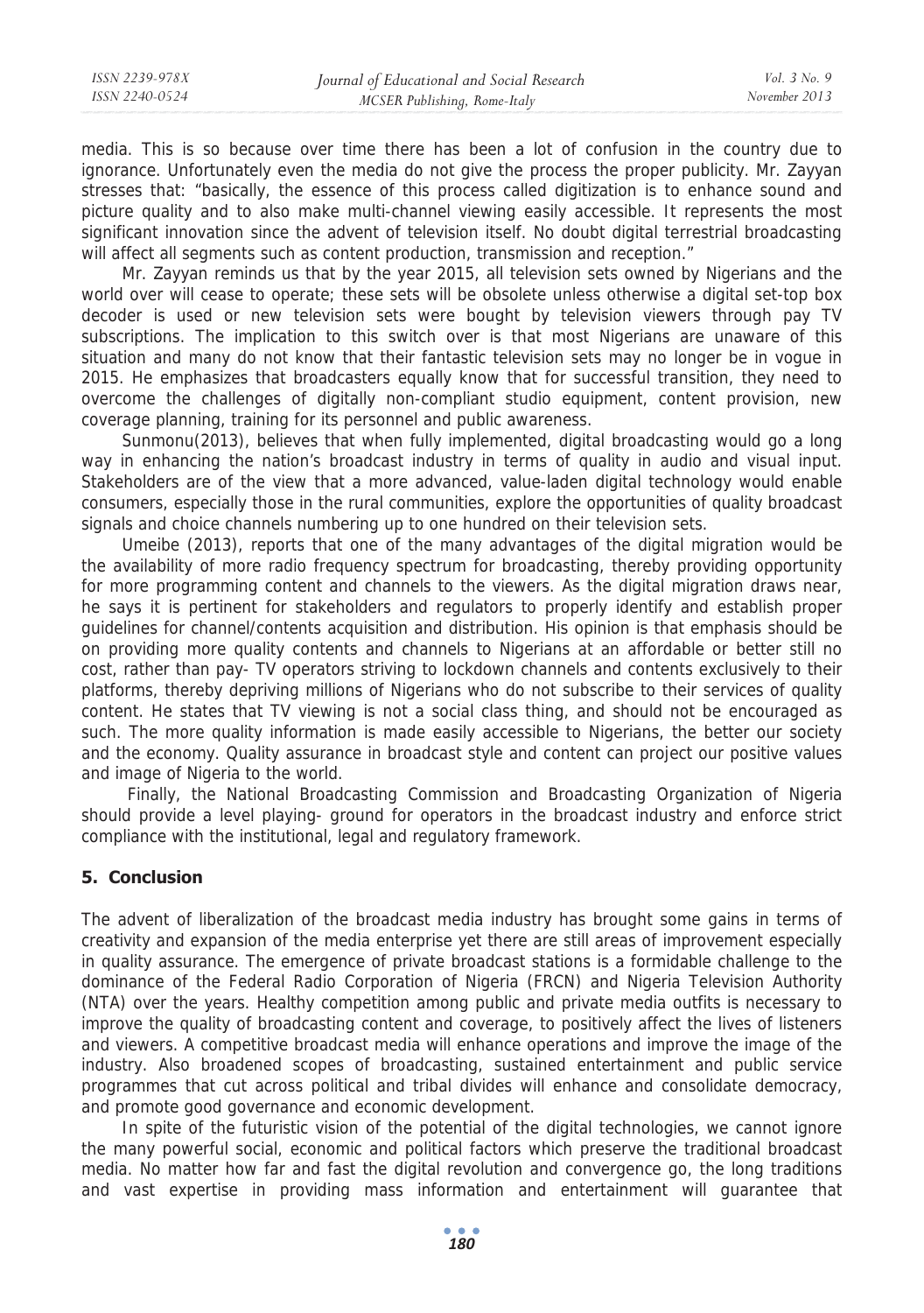broadcasting continues be the centre of developments.

Those who can anticipate the huge changes the broadcast industry will experience in the coming years can adapt traditional broadcast practices to meet such challenges.

 Broadcasting will continue to be an area of widespread popular discussion and political controversy because of its enormous influence, and because it is near the centre of wider developments.

Despite concerns with budgets, programme costs, viewing figures and ratings, "broadcasting still retains its place as a subject of national interest, national concern, and government intervention". In future there will be exciting times in the broadcast industry even as changes in broadcasting over the last twenty years have been much affected by new digital technologies in satellite and broadband cable. However, the new wave of technological developments will not see the end of broadcasting but, transform it as a distinct activity.

Perhaps, there will be a convergence –a merging of broadcasting, telecommunications and computing industries into one big digital information industry, which would involve film, print publishing and video games.

#### **6. Recommendations**

In order to give vent to quality assurance in broadcast style and content, the following recommendations are made:

As the Executive, Legislature and Judiciary are institutions which mediate relations between the individual and the state, so the mass media should mediate relations between the governed and the government by ensuring that best practices and standards are orientated to the satisfaction of society.

The broadcast industry must strive to achieve excellence in programming, uphold the tradition of professionalism and preserve values and ethics in its reportage.

There should be a structured on-the-job programme to train broadcasters to develop their voices and improve their diction and standardize their first language interference on accent and pronunciation.

The broadcasting profession should have established rules on broadcast programmes, methods of addressing and communicating with their audience.

Broadcast programmes like game shows, soap operas, drama series, talk shows and news bulletins are distinct from each other, yet belong collectively and distinctly to the activity of broadcasting. Professionalism means producing these programmes according to constantly rising standards of technical and artistic quality in broadcast style and content.

In addition, broadcast media should be conscious of broadcasting's public service ethos, and observe the principle of impartiality, objectivity, balance and fairness in matters of political controversy and religious difference.

The British Broadcasting Corporation (BBC) editorial values of truth and accuracy, impartiality and diversity of opinion, editorial integrity and independence, serving the public interest, fairness and openness, respect for people's privacy and protection of children and being accountable to the audience are also worthy of note.

### **References**

Goodwin. P. (2000), Media Careers Broadcasting. Television and Radio Broadcasting: Past, Present and Future. Purple House Limited, Oxford, London.

Hornby A.S (2000), Oxford Advanced Dictionary Of Current English. Oxford University Press, London.

Oketunmbi, E.(2007). Gains and Pains of Liberalization of Broadcasting in Nigeria: A Critical Assessment. Journal of Communication and Society, 1(2&3).